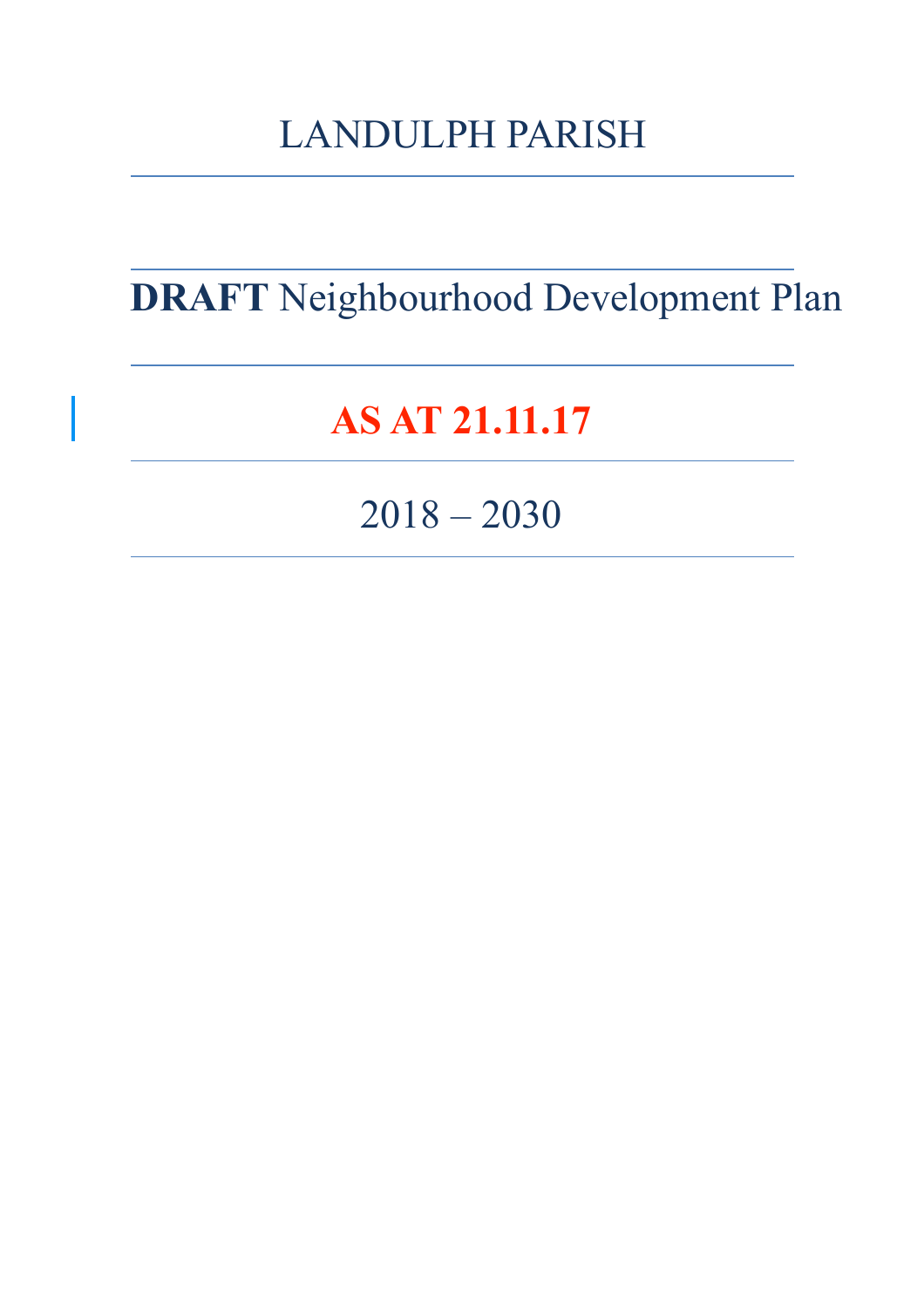# $\overline{1}$

| <b>Contents</b>                                   |                                                                                     |
|---------------------------------------------------|-------------------------------------------------------------------------------------|
|                                                   | 1. Introduction                                                                     |
|                                                   | 2                                                                                   |
|                                                   | Figure 1. Designated NDP Area for Landulph Parish NDP.                              |
| 1                                                 |                                                                                     |
| 2. Landulph Parish NDP - The Preparation Process  |                                                                                     |
|                                                   |                                                                                     |
| Getting this far                                  |                                                                                     |
| 1                                                 |                                                                                     |
| What next?                                        |                                                                                     |
| 3                                                 |                                                                                     |
| 3. Landulph Parish NDP - Supporting Documentation |                                                                                     |
| 3                                                 |                                                                                     |
| 4. Landulph Parish: Background                    |                                                                                     |
| 4                                                 |                                                                                     |
| 5. Landulph Parish NDP: The Vision                |                                                                                     |
| 5                                                 |                                                                                     |
| 6. Landulph Parish NDP: Objectives                |                                                                                     |
| 6                                                 |                                                                                     |
| a.                                                | Development Objective.                                                              |
|                                                   |                                                                                     |
|                                                   | 6<br>b. Natural and Historic Environment Objective.                                 |
|                                                   |                                                                                     |
|                                                   | 6<br>c. Community Facilities Objective.                                             |
|                                                   |                                                                                     |
|                                                   | 7                                                                                   |
| 7. Landulph Parish Housing Statement              |                                                                                     |
| 7                                                 |                                                                                     |
| <b>NDP Housing Requirement</b>                    |                                                                                     |
| 7                                                 |                                                                                     |
|                                                   | Table 1: Minimum NDP housing target to be in conformity with Cornwall's Local Plan. |
| 8                                                 |                                                                                     |
| Delivering Landulph Parish Housing                |                                                                                     |
| 8                                                 |                                                                                     |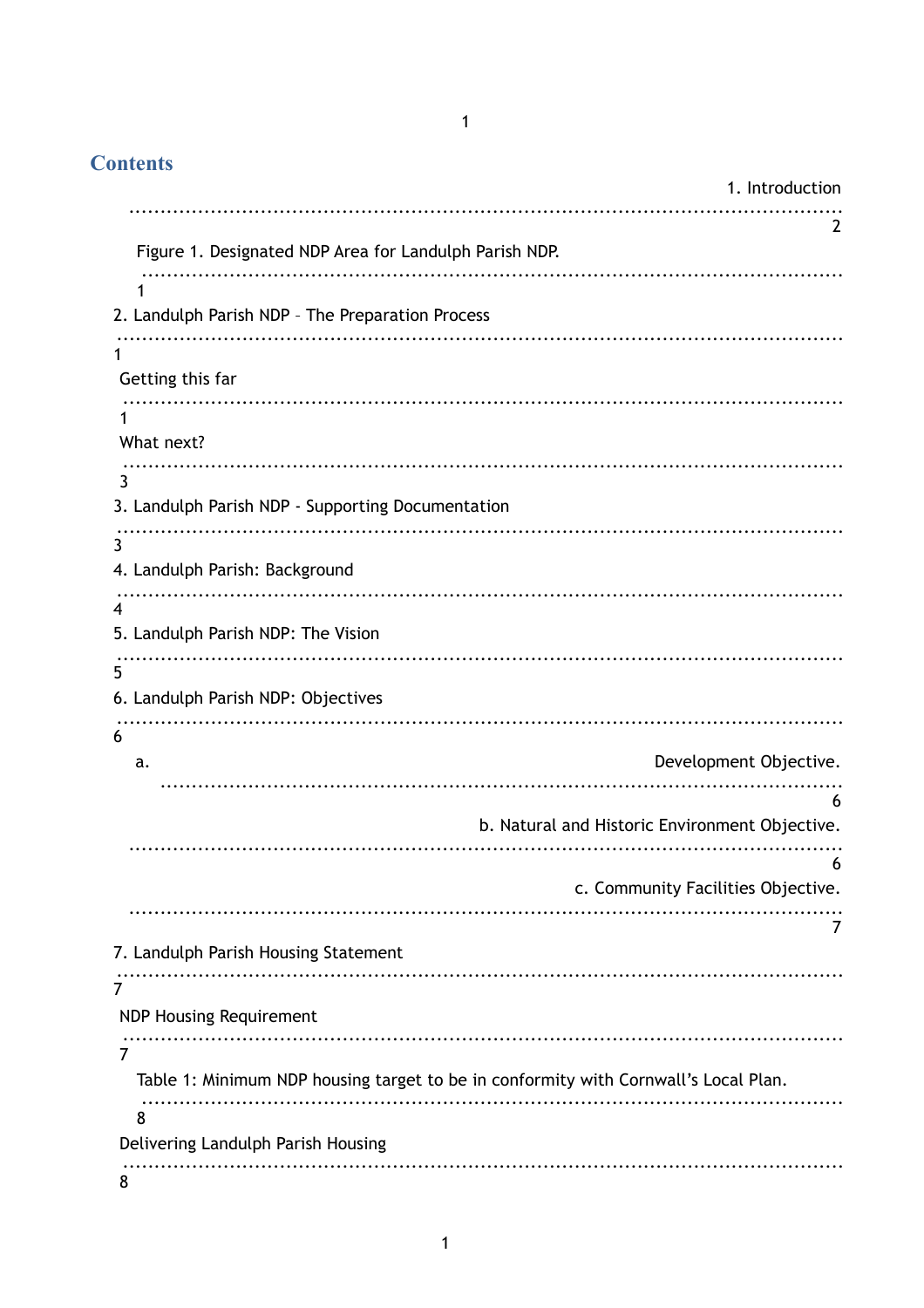| Constraints on develop-<br>ment                                                   |
|-----------------------------------------------------------------------------------|
| 8                                                                                 |
| Table 2: Estimated housing provision resulting from the policies of Landulph NDP. |
| 9                                                                                 |
| 10                                                                                |
| Table 3: Landulph Parish NDP: Links between Policies and Objectives<br>10         |
| 10                                                                                |
| 10                                                                                |
| 11                                                                                |
| 13                                                                                |
| 13                                                                                |
| 13                                                                                |
|                                                                                   |
| 14                                                                                |
| 14                                                                                |
| 14                                                                                |
|                                                                                   |
| ces<br>15                                                                         |
| 15                                                                                |
| 16                                                                                |

## **1. Introduction**

- 1. This document is the Draft Landulph Parish Neighbourhood Development Plan (NDP). It presents the Vision and Objectives for the Landulph Parish over the NDP period to 2030 and presents planning policies which seek to enable delivery of this Vision and these Objectives.
- 2. Neighbourhood Planning builds on the National Planning Policy Framework (NPPF) and the Cornwall Local Plan: Strategic Policies Development Plan Document (Local Plan), to give an extra level of detail at the local level. The Landulph NDP has been developed to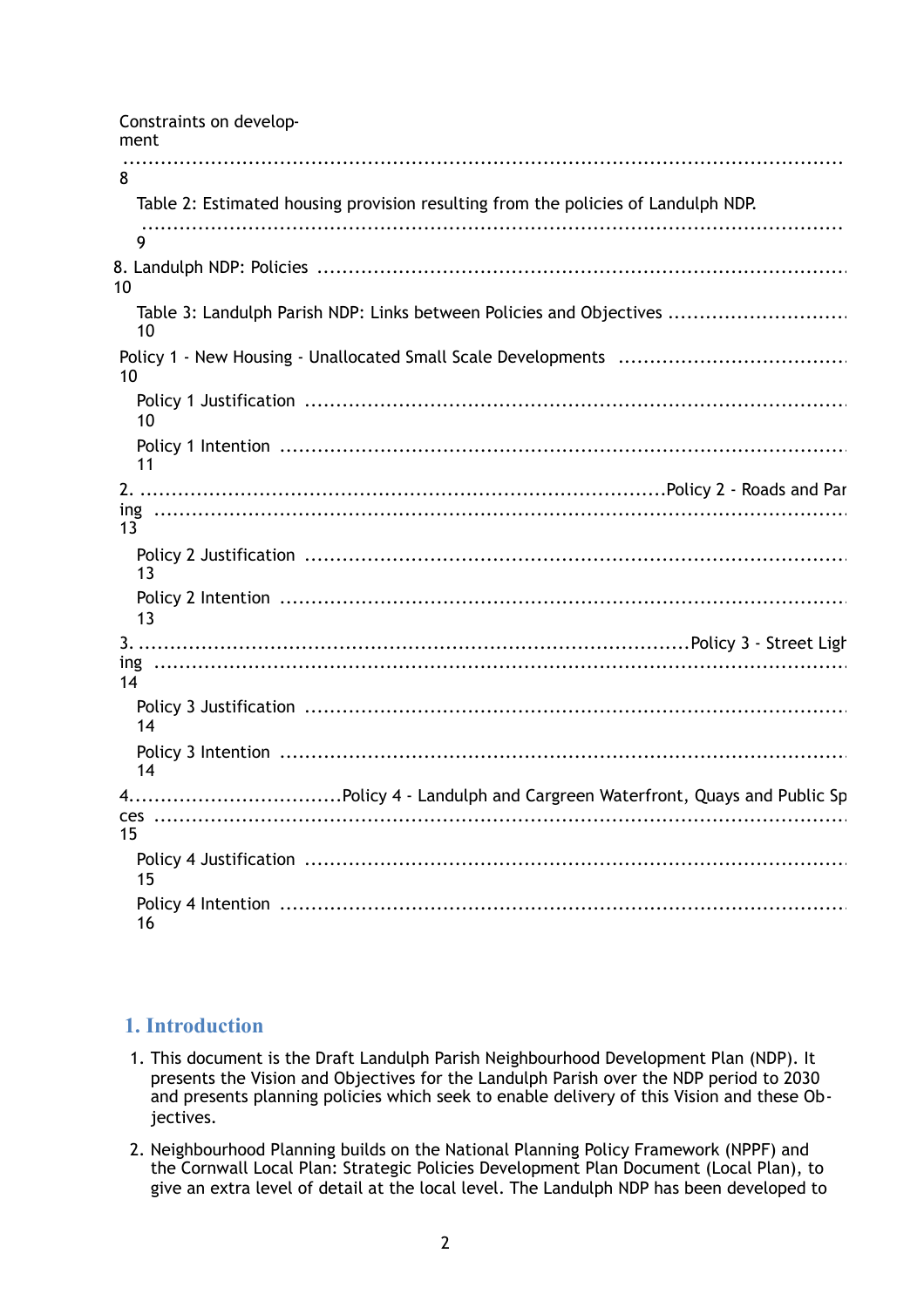ensure that future growth and development throughout the Parish is guided by the local community.

- 3. Landulph NDP runs in tandem with the Local Plan, which runs to 2030. It is appropriate that it should have the same end period and therefore it will be reviewed and updated in 2030. The Parish Council may however deem it necessary to update the NDP at an earlier date if circumstances warrant any earlier review.
- 4. This document is supported by a number of other documents and background information which are referred to throughout. These supporting documents can be accessed at www.landulphplan.org.uk.
- 5. Landulph NDP applies to the area is that covered by Landulph Parish Council and as shown in Figure 1.
- 6. Landulph Parish is situated in the South East of Cornwall and is part of the Cornwall Gateway Community Network Area (CNA).
- 7. The community of Landulph Parish have decided to develop a NDP in order to sustain the community for those who live and work here now and for future generations.
- 8. The planning policies presented in this NDP seek to plan positively for the future of Landulph Parish and will be used and acted upon by CC planning officers, landowners and developers through the development process; providing clarity on the community's needs and aspirations.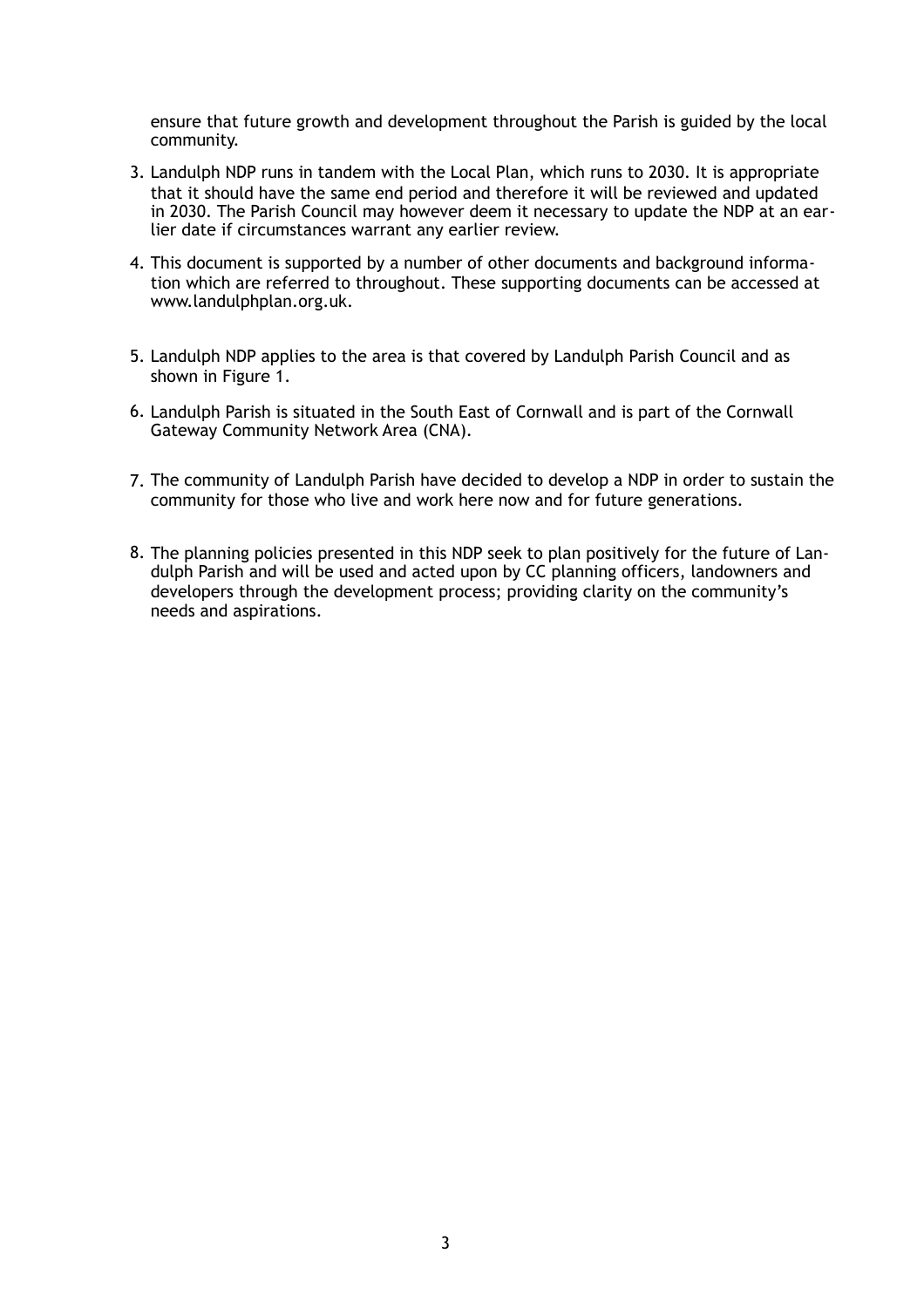

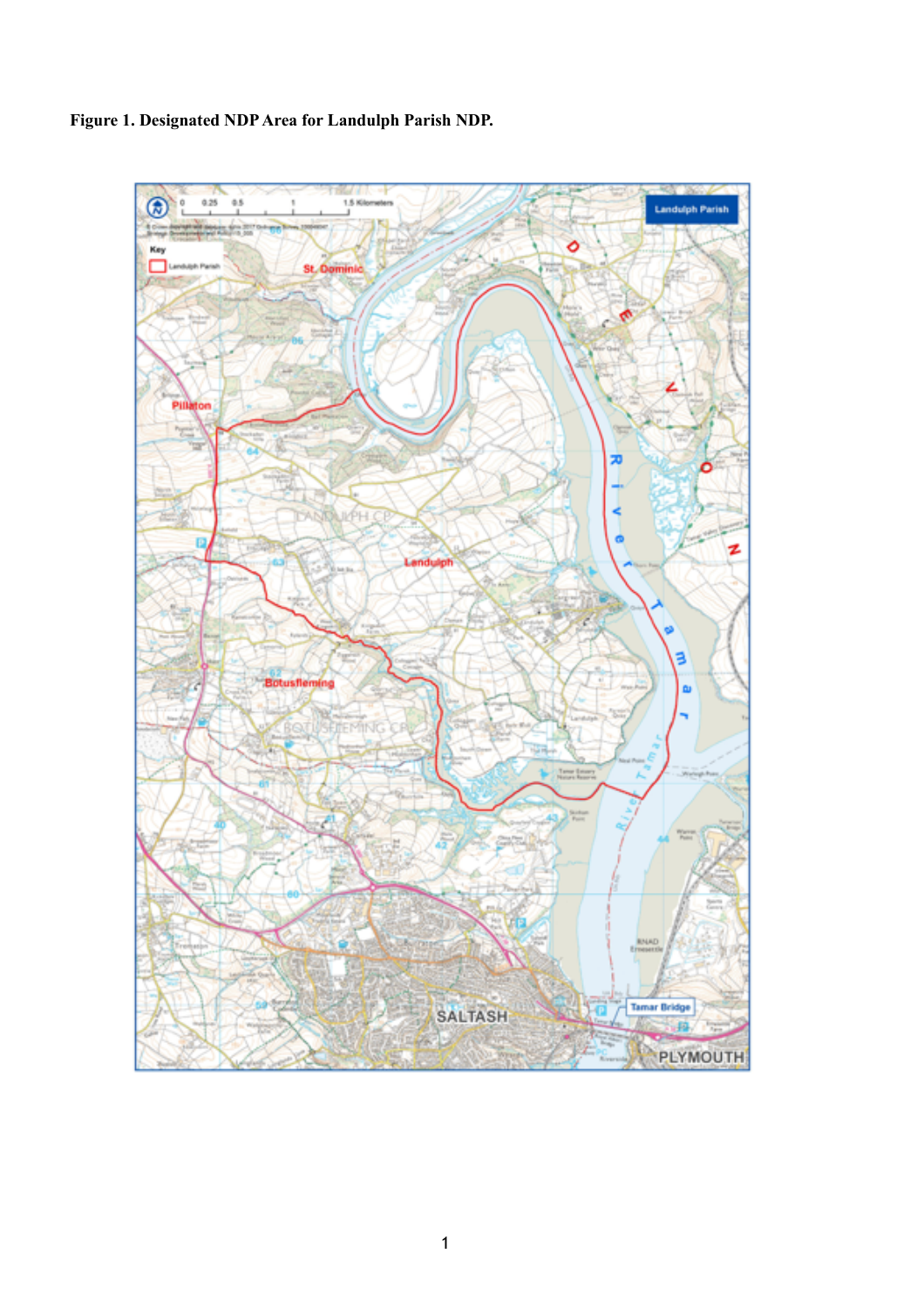# **2. Landulph Parish NDP – The Preparation Process**

## **Getting this far**

- 1. The preparation of the Landulph NDP has been led by the Landulph NDP Steering Group. This group comprises Parish Council representatives and members of the Community.
- 2. The preparation of this NDP has been informed throughout by a comprehensive programme of consultation. Consultations have been taking place over the last two years. These have included:
	- November 2015 Initial Public Consultation 1: with 90 attendees, residents and parish businesses utilising discussion groups on three consecutive nights, and moderated by a professional researcher. January 2016: Report on the findings of the discussion groups that provided initial views on development in Landulph by residents and business.
	- May 2016 Public consultation 2: Open Day Exhibition at Landulph Memorial Hall to provide information about the nature and purpose of the NDP together with the results of the discussion groups. The views of all residents and businesses were invited. July 2016: Analysis and Report of some 539 comments and suggestions arising from the Open Day Exhibition.
	- September 2016 Public Consultation 3: Housing Needs Survey, carried out by Cornwall Council.
	- October 2016: Public Consultation 4: Survey of views and aspirations of 17 young people in Landulph.
	- November 2016 Traffic Survey: measuring volume and congestion.
	- December 2016 Public Consultation 5: hand delivered to all households and businesses in the Parish on proposed objectives and policies derived from the above research. February 2017: Analysis and Report on the 155 questionnaires returned.
	- Regular items in the Parish Newsletter, delivered bi-monthly to every household in the Parish.
	- The creation of a dedicated website, ([www.landulphplan.org.uk\)](http://www.landulphplan.org.uk) which contains the evidence of all the consultations referred to above. In addition there is a [Facebook page:](http://www.facebook.com/Landulph-Neighbourhood-Plan-178952169106160)) [\(www.facebook.com/Landulph-NeighbourhoodPlan-178952169106160\)](http://www.apple.com)

*[All the consultations have been summarised in the 'Consultation Statement', as required by the formal NDP legislative requirements; this is available at www.landulph-*

*plan.org.uk/documents.* The outcomes of the various consultations has highlighted the key priorities of:

- Delivering high quality housing in Landulph Parish, in keeping with the essential rural character of the Parish, with no large-scale (i.e. greater than five) developments.
- Housing sufficiently priced to attract young families in order to sustain the community.
- Lighting should be low level to protect the dark skies.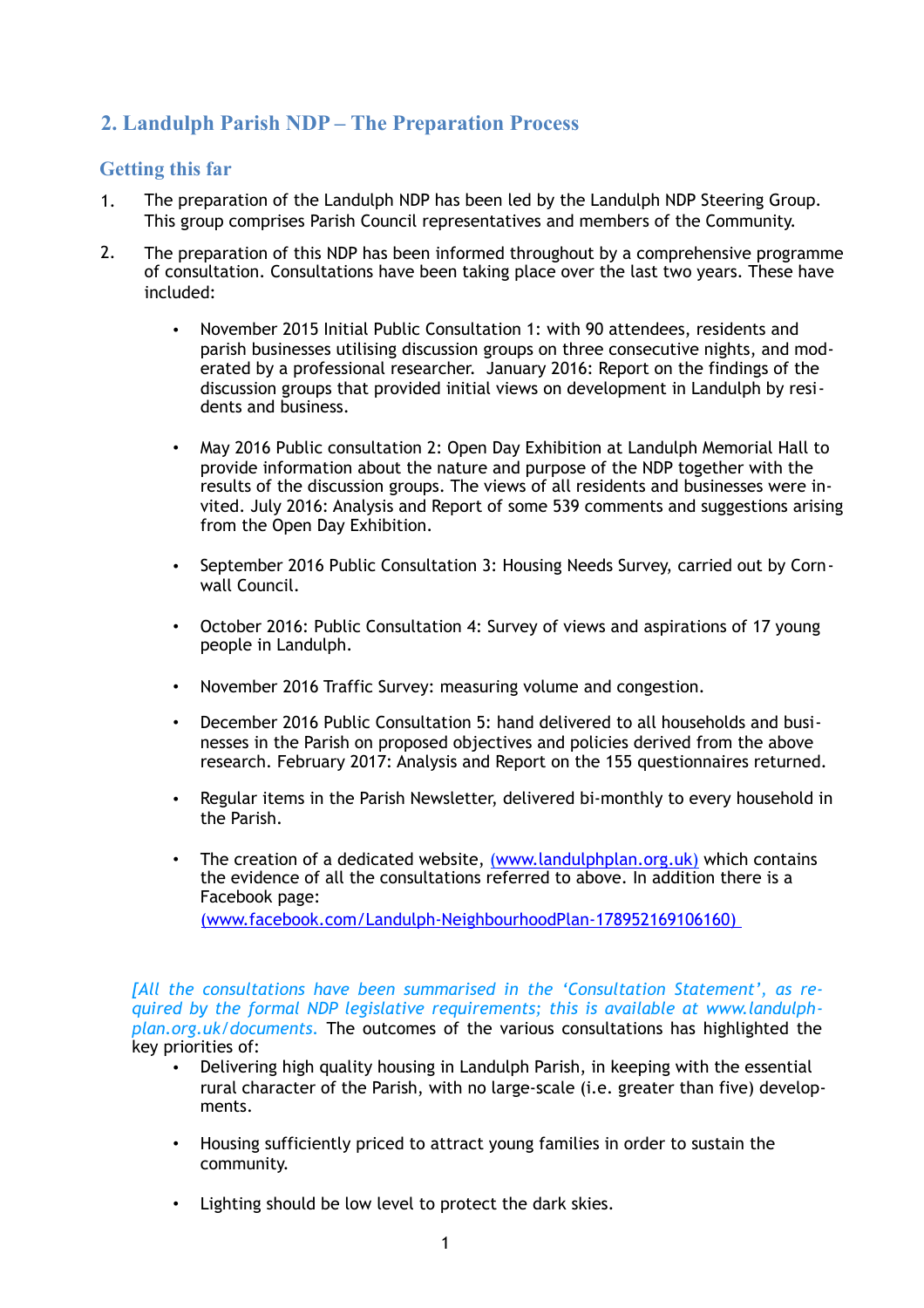- New development should be small scale and complement its surroundings, in accordance with the policies of AONB and Natural England.
- It is clear that the community also wishes to protect the Waterfronts and Quaysides by having in place strict controls relating to development.
- There is some support for small commercial developments alongside the A388 at Elbridge. There is support for small scale business or home workers in the Parish but the impact of any expansion should be considered in tandem with the road access which is poor after turning off the A388, particularly into Cargreen.
- There is a desire to protect facilities and amenities within the Parish.



*Landulph Memorial Hall Landulph Parish Church,* 



*St Leonard and St Dilpe*



*Landulph Primary School, showing the World War One Memorial Clock*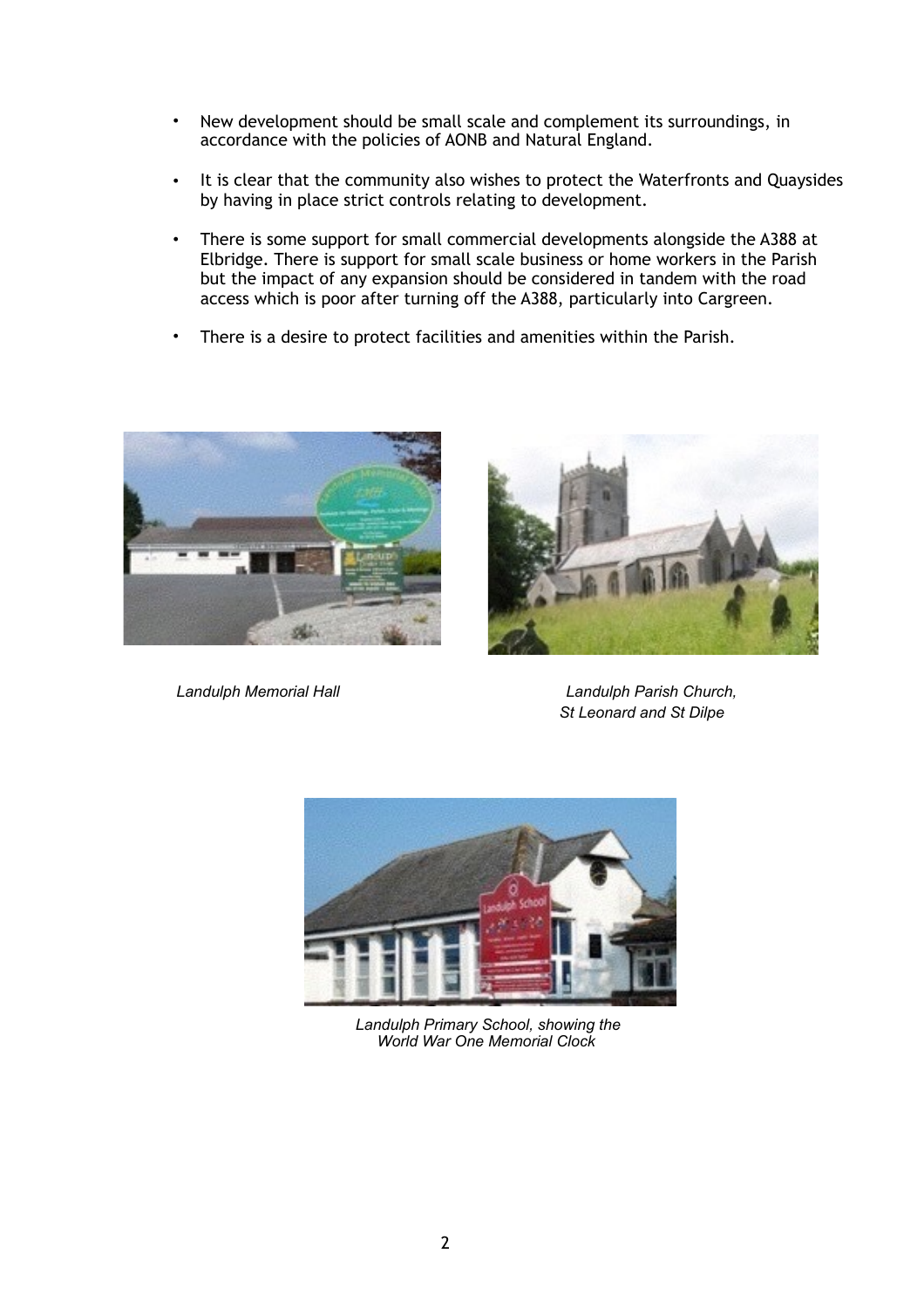## **What next?**

- 4. Following submission of the revised draft plan to Cornwall Council for their consideration it will be consulted on before being sent to an independent examiner (mutually agreed by Cornwall Council and the NDP Steering Group) who will check the NDP to ensure it conforms with legislation, policies, designations and any other relevant documents. At that stage, the independent Examiner may recommend that the NDP is amended before continuing to the referendum stage. The NDP will be subject to a Referendum, in order to gauge community support. The NDP will only be adopted by Cornwall Council if the majority of those voting in the Referendum support it.
- 5. Once adopted, the policies contained within the Landulph NDP will have to be taken into consideration when Planning Officers determine future Planning Applications.



*Cargreen Village looking towards the Tamar river*

## **3. Landulph Parish NDP - Supporting Documentation**

- 1. Landulph Parish NDP is supported by a variety of documents and information, which are often referred to in this document. The key supporting document referred throughout this NDP is the 'Summary of Evidence' Document.
- 2. The 'Summary of Evidence' Document presents summary outcomes from studies and the various consultation exercises and is detailed within three themed sections:
	- Housing;
	- Natural and Historic Environment; and
	- Community Facilities.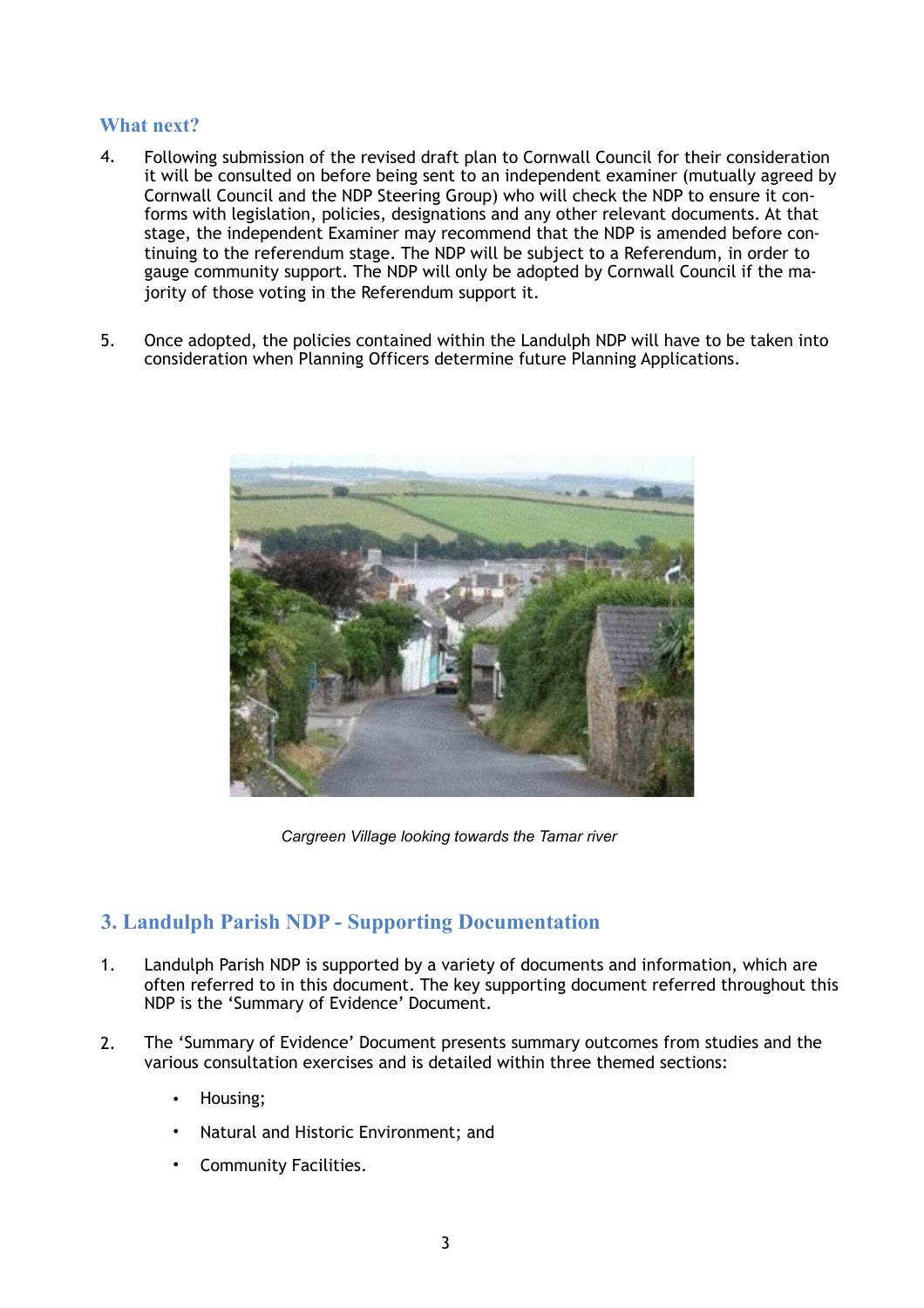- 3. It also refers the reader to the actual evidence documents.
- 4. All supporting documents and evidence base (including the Summary of Evidence Document) are made available at [www.landulphplan.org.uk](http://www.landulphplan.org.uk/)

## **4. Landulph Parish: Background**

- 1. Landulph Parish lies 5 road miles from Saltash, on the banks of the Tamar River (see Figure 1) with the parishes of Botus Fleming and Pillaton forming its other borders. The parish is rural with one large settlement at Cargreen village that accommodates a substantial majority of the total Parish population of approximately 500 people in some 226 households.
- 2. Landulph Parish dates back to Saxon times and the arrival by boat of a celtic missionary. "Lan" meaning Celtic missionary site and Dulph being a corruption of the saint Delech or Dilpe. It is mentioned in the Doomsday Book as Landelech.
- 3. By the 15th century there was a busy port and shipbuilding settlement on Kingsmill Lake, near the present parish church. Ships from here carried pilgrims to St James of Compostella in Spain. Later the Stone quays were built at Cargreen on the bank of the Tamar, the main artery for travel.
- 4. The area remained largely focussed on farming with the majority of the land owned either by The Duchy of Cornwall or the Pentillie estate. In the 20th century the advent of mechanised farming, changing markets and the opening of the Tamar Bridge reduced the Parish reliance on agriculture.
- 5. Many farmhouses and barns have since been converted into homes, many cottages and workshops in Cargreen have also been renovated and around 100 new homes added since the 1970s. The Parish is predominantly farmland, pasture for sheep, cattle and horses. Currently there are nine farms/equine businesses, six horticultural businesses and two kennels and a number of small, individual businesses some working from industrial units and others from home.
- 6. The building of the Tamar Bridge in 1961, proximity to Plymouth, the village primary school, beautiful scenery, thriving community spirit and the moorings on the Tamar have attracted more people to Landulph. Much of the parish is within the Tamar Valley AONB and has areas designated as Sites of Special Scientific Interest, Great Landscape Value, County Wildlife Site, Cargreen conservation area and the whole Parish is within a Zone of Influence Natura 2000. All these areas are shown as maps in Appendix G.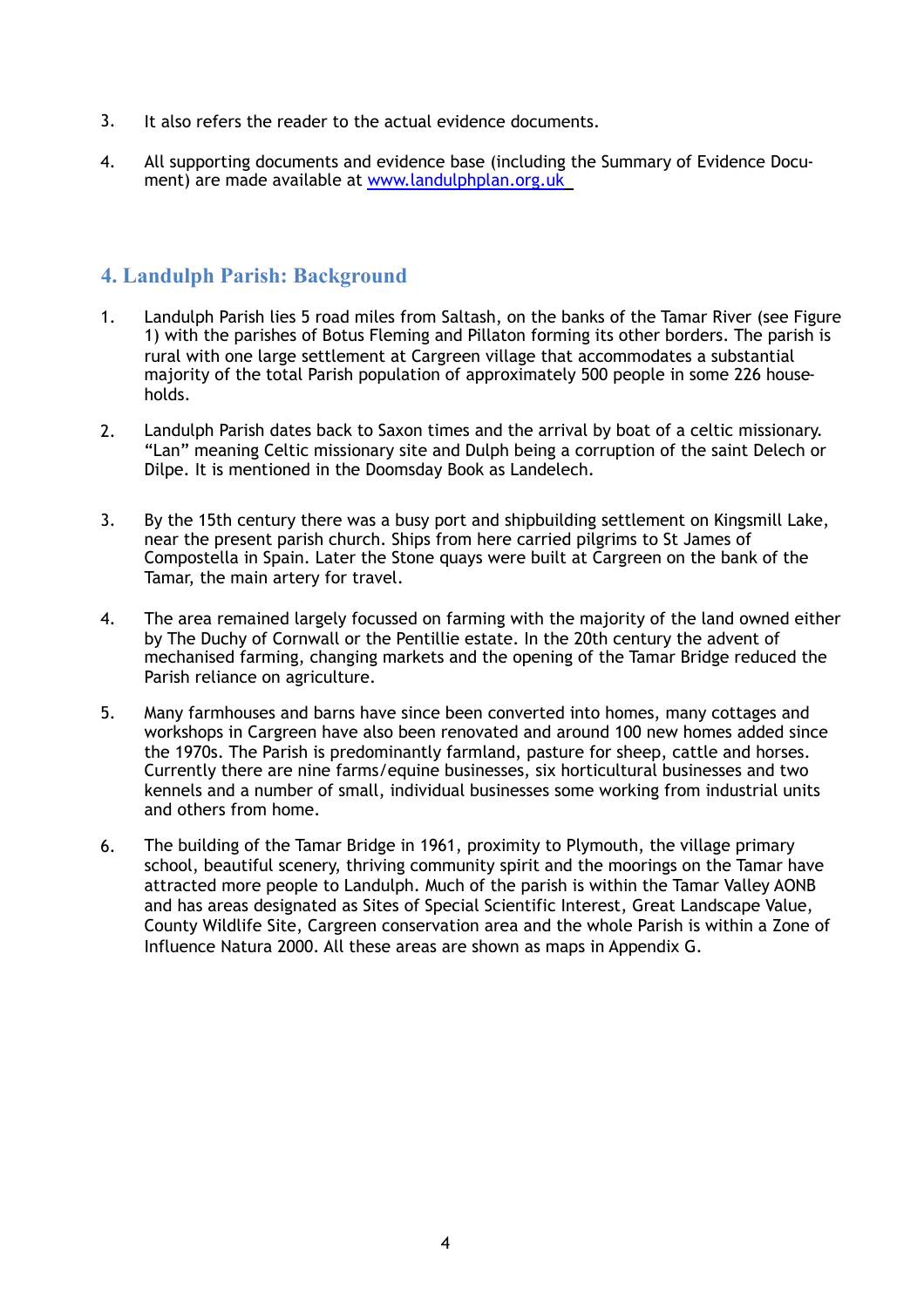

#### *Village of Cargreen*

## **5. Landulph Parish NDP: The Vision**

1. Every plan has an aim and for the Landulph Parish NDP the aim is for the policies of the NDP to help realise a 'Vision' for Landulph Parish by 2030. The Vision for Landulph Parish is as follows:

#### **THE VISION FOR LANDULPH PARISH**

"In 2030 Landulph Parish will be a vibrant rural community comprising heritage, built and natural environments. Within this envelope, farms and small businesses will thrive, producing a balanced economic and social community."

2. In order to achieve this Vision a number of 'Objectives' are set and then, in order to achieve these Objectives, a number of Policies are set out. It is these policies that will have to be taken into consideration when Planning Officers determine future Planning Applications, thereby helping to turn the aspirations of the NDP into a reality. The way the Vision, Objectives and Policies link together is illustrated in Figure 2.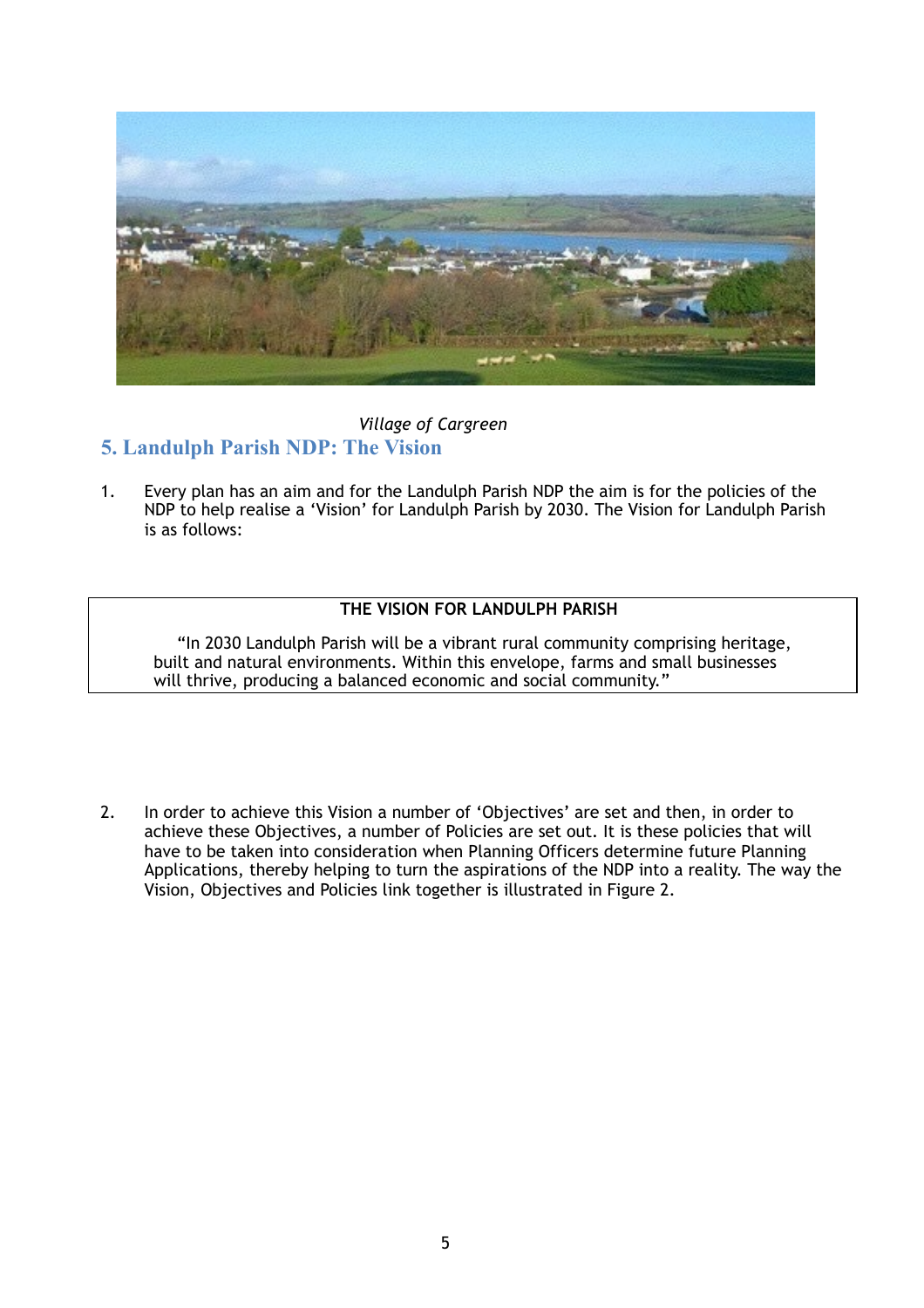3. Figure 2: Landulph Parish NDP: Illustration of the Links between Vision, Objectives and **Policies** 



# **6. Landulph Parish NDP: Objectives**

1. The Objectives of Landulph Parish NDP are as follows:

## **a. Development Objective.**

- 1. To make provision of 20 new dwellings over the lifetime of the Plan to support local need in order to allow the existing, flourishing parish to meet growing needs, in groups of no more than five.
- 2. To encourage healthy and sustainable communities with energy efficient development, located in harmony with the environment and with adequate provision of parking and safe road access.
- 3. Ensure that the design, style, density and scale of new housing is in keeping and integrates with the local character and the rural environment, as well as contributing positively to the visual character of its surroundings. It should also connect new housing with energy efficient, sustainable development.

## **b. Natural and Historic Environment Objective.**

- 1. To protect and enhance the unique landscape character, in particular the AONB and other designations such as water fronts, foot paths and historic features.
- 2. Ensure the protection and retention of features of importance to the visual appearance and character of the area, including its built heritage, cherished views, hedgerows, rural habitats, foot paths, bridleways and river waterfronts.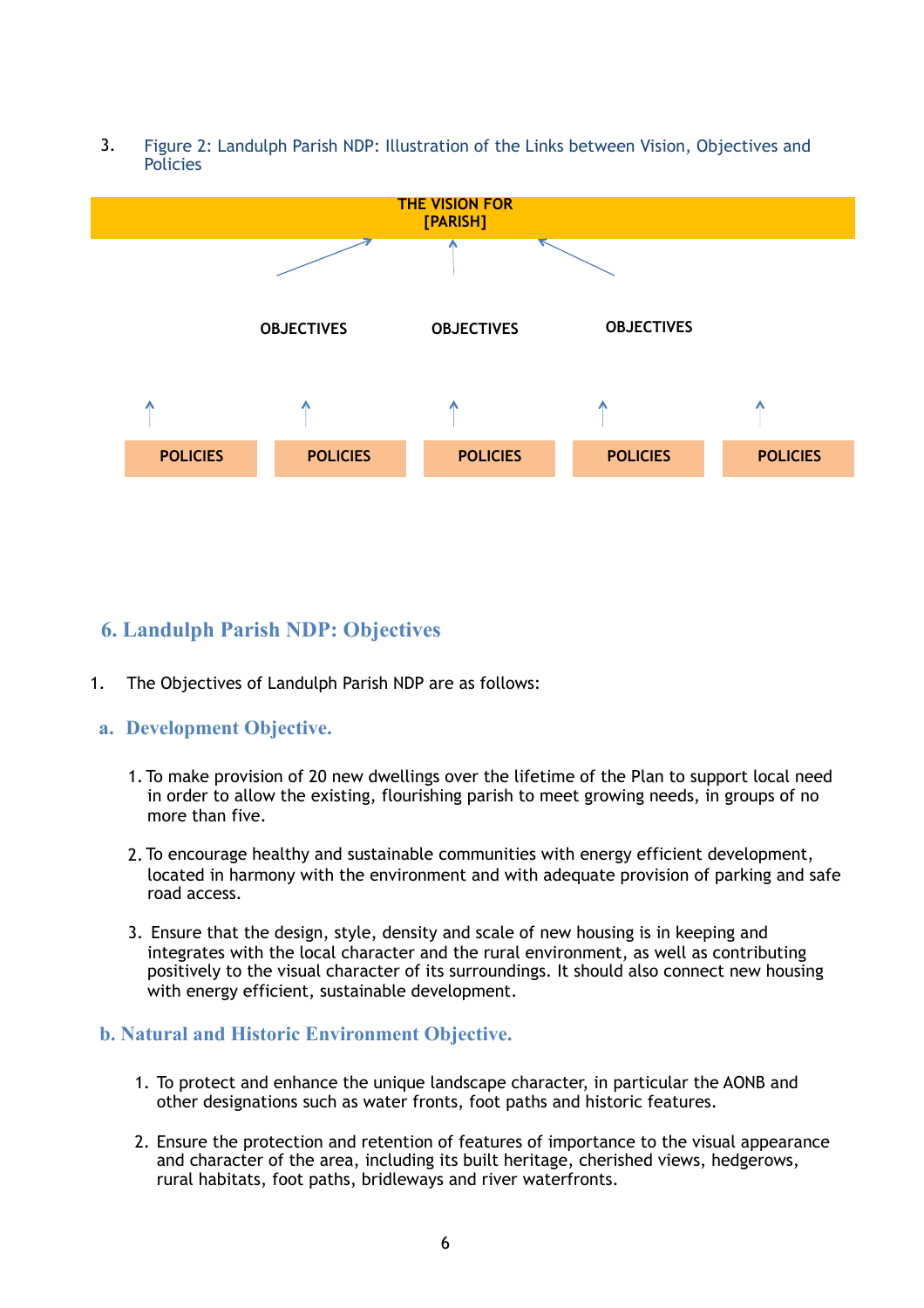## **c. Community Facilities Objective.**

- 1. To provide a high quality of life in our Parish by protecting current community facilities whilst allowing for provision to meet changing needs.
- 2. Support community organisations' projects to develop recreational facilities whilst encouraging the retention of those features that make our community so special by maintaining the excellent community spirit in a safe rural community, preserving green spaces and access routes such as the network of footpaths and bridleways or to rivers via the waterfront, supporting and encouraging the use of our facilities such as the local school, Landulph Memorial Hall, Churches, Sailing Club and numerous clubs and organisations that operate out of them.
- 3. Retaining the special qualities of our Tamar Valley AONB.

## **7. Landulph Parish Housing Statement**

## **NDP Housing Requirement**

- 1. Cornwall's Local Plan apportions 1500 dwellings to be delivered in the seven parishes that make up the rural area of Cornwall Gateway CNA. Figures supplied by Cornwall Council are presented in Table 1, and show that Landulph Parish needs to deliver no new dwellings between 2017 and 2030, to be considered in general conformity with the Local Plan.
- 2. Research carried out during the formation of the NDP (available within the Landulph Parish NDP Evidence Base Report) has demonstrated that approximately 20 dwellings would satisfy potential local housing needs in the period 2017-2030.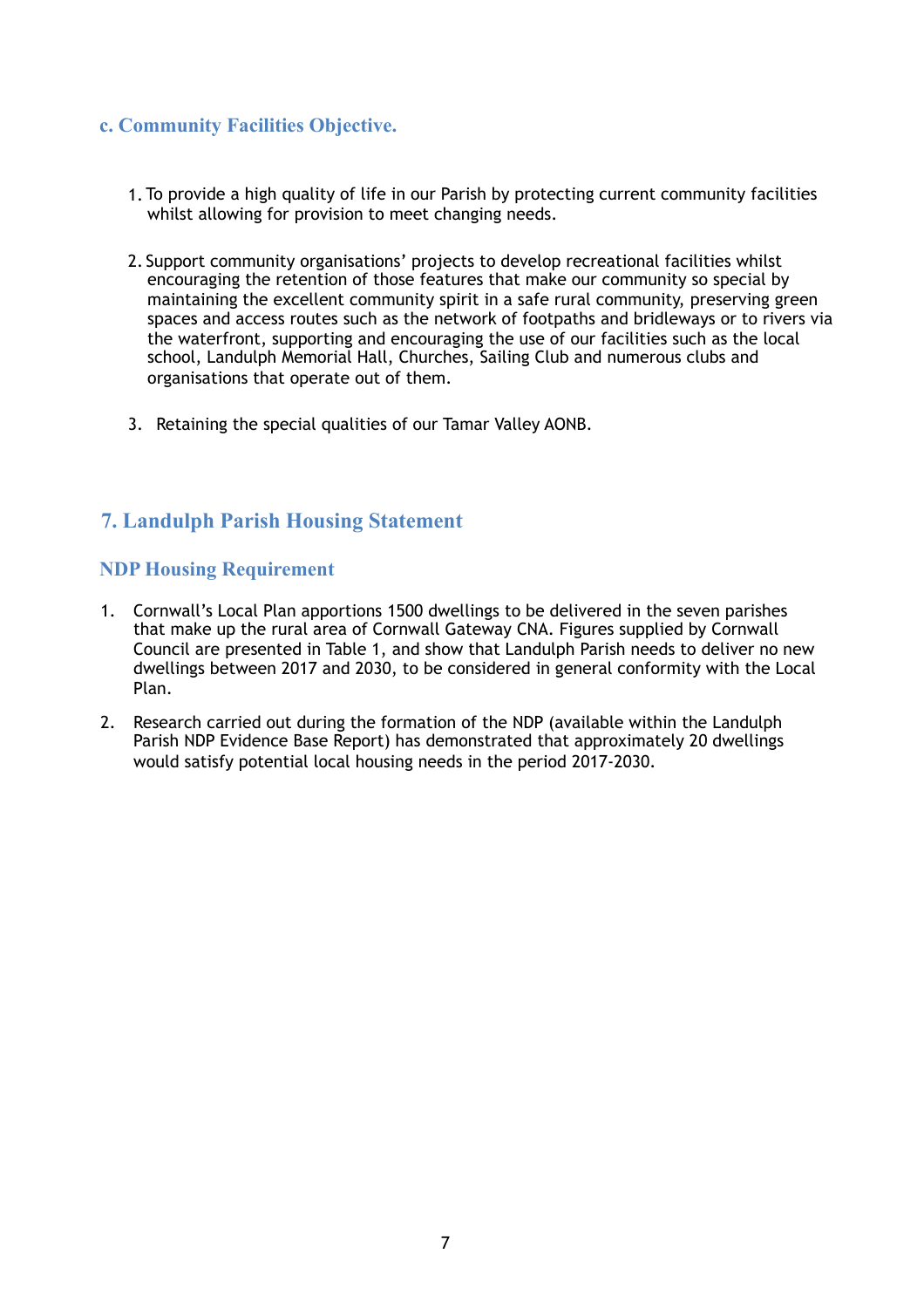|                                              | (a) Local Plan<br>Hous- ing<br>Target<br>(April 2010April<br>2030) | (b) CNA Commit-<br>ments (-10%)<br>(April 2017)    | (c) CNA Comple-<br>tions<br>(April 2010 - April<br>2017)    | (d) Local Plan<br>Tar-get<br>April<br>2017April<br>2030)<br>$(a - (b + c))$                       |
|----------------------------------------------|--------------------------------------------------------------------|----------------------------------------------------|-------------------------------------------------------------|---------------------------------------------------------------------------------------------------|
| Cornwall<br>Gateway<br><b>CNA</b><br>(Rural) | 1500                                                               | 668                                                | 632                                                         | 200                                                                                               |
|                                              | (e) Adjusted<br>Pro Rata<br>rate*                                  | (f) Parish Commit-<br>ments (-10%)<br>(April 2017) | (g) Parish Comple-<br>tions<br>(April 2010 - April<br>2017) | (h)<br>Parish 's<br>share of the re-<br>maining Local<br><b>Plan Target</b><br>$((e \div 100)xd)$ |
| Landulph<br>Parish                           | 7%                                                                 | 45                                                 | 26                                                          | $\Omega$                                                                                          |

#### **Table 1: Minimum NDP housing target to be in conformity with Cornwall's Local Plan.**

\* Where this is the pro-rata proportion of houses in the CNA, derived from the 2011 Census; and where this is adjusted to take into account the AONB (i.e. areas deemed inappropriate for large scale development).

## **Delivering Landulph Parish Housing**

3. The Landulph Parish NDP seeks to support the construction of approximately 20 dwellings of individual and in developments of no more than 5. This is to ensure that development takes place in the most appropriate areas, to a scale which is in keeping with the settlement and contributes to preserving and enhancing the identity of Landulph Parish. Table 2 sets out an estimation of the number of dwellings that the Landulph Parish NDP policies provide for.

#### **Constraints on development**

 The Tamar Valley AONB management plan requires any development to be considered within the context of sustaining the area's landscape character while maintaining a vibrant, living countryside. Key considerations are whether the proposal would impact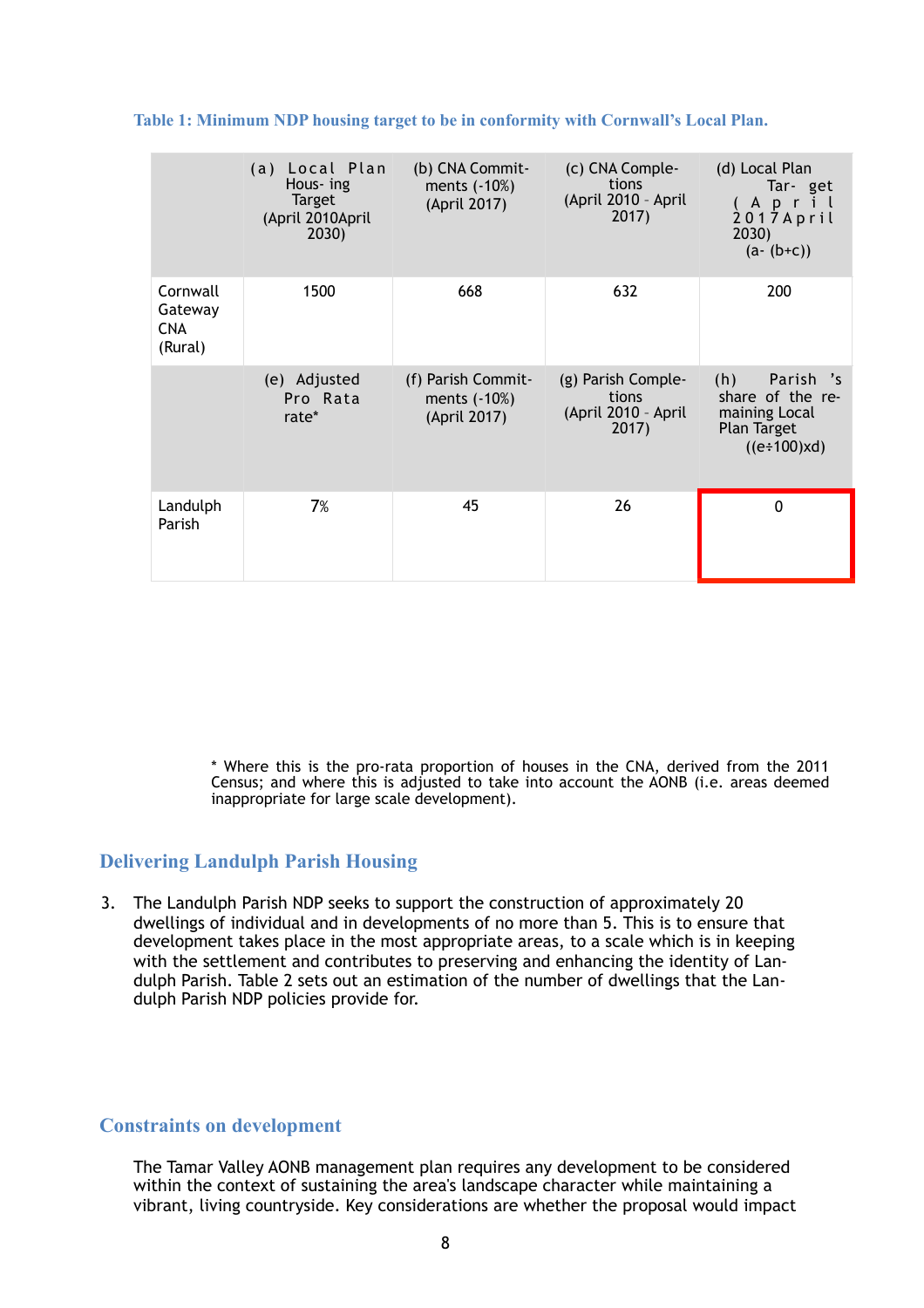on the significant views up and down the River Tamar; extensive ancient and mixed broadleaved and coniferous woodlands; improved grassland and pasture on lower lying areas; pockets of arable or horticultural land on the higher valley edges; variety of field boundaries; features associated with the mining heritage and its associated industries; county wildlife sites on the valley sides, floor and wetlands; built environment with its combination of stone, slate hanging and pastel coloured render or painted buildings; enclosed and sunken paths and lanes which give the area a particular feeling of remote ness and unchanged landscape.

 The Conservation Area designations include the central historic parts of Cargreen village. There are also 12 listed buildings and structures within the Parish. These include examples of period buildings from the 19th, 18th and 17th centuries, mostly reflecting its agricultural and mining history. Any development needs to respond positively and creatively to conserve and enhance these historical assets.

 In addition, all of Landulph Parish water fronts are designated as Sites of Special Scientific Interest (SSSI), including mudflats, reed-beds and salt marshes that are host to important wildlife communities and need to be protected.

 Landulph Parish is a rural community with a basic road infrastructure of medieval origins and, with designations such as AONB and Sites of Special Scientific Interest, it seems unlikely that approval for significant investment in modernisation will be forthcoming to change the current road system from its winding, sunken, narrow lanes hemmed in by high banks. This road network typifies rural Cornwall, contributes greatly to what differentiates our countryside from other UK regions and is a key part of the overall attraction of our county to visitors from all over the world. Thus, it is unlikely that there will be anything other than modest, piecemeal additions or improvements to the existing network within the Plan period. There is little, if any, scope for creating additional, off-street car parking areas in close proximity to existing village housing.

#### **Table 2: Estimated housing provision resulting from the policies of Landulph NDP.**

| Policy   | Estimated number of dwellings |
|----------|-------------------------------|
| Policy 1 | 20                            |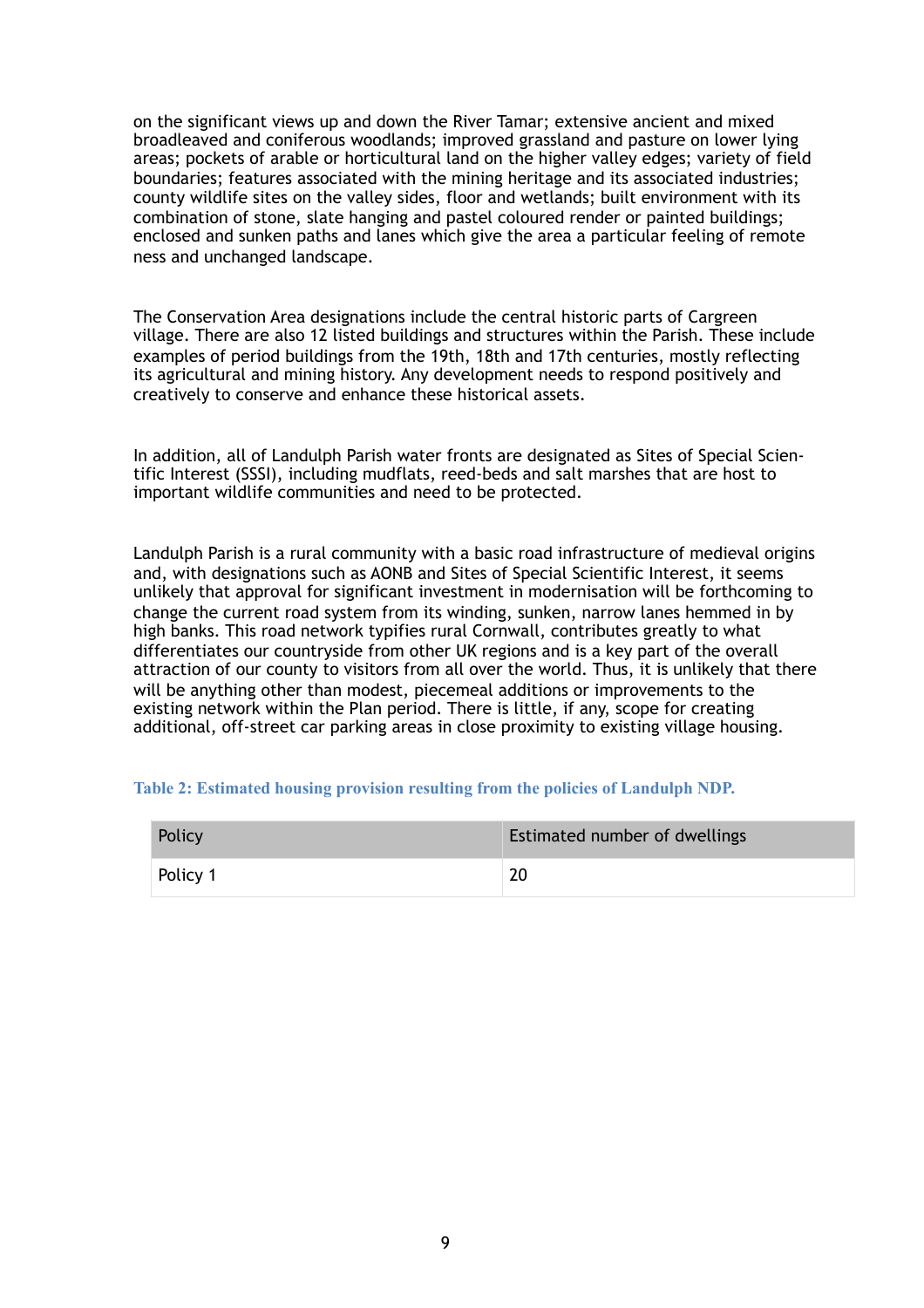# **8. Landulph NDP: Policies**

1. Landulph NDP sets out four Policies in order to help achieve the Objectives and the Vision for the area. Table 3 illustrates the how each Policy contributes to each Objective.

|                                                  | <b>LANDULPH PARISH NDP OBJECTIVES</b> |                                            |                                |  |  |
|--------------------------------------------------|---------------------------------------|--------------------------------------------|--------------------------------|--|--|
|                                                  | Objective A                           | Objective B                                | Objective C                    |  |  |
| <b>LANDULPH</b><br><b>NDP</b><br><b>POLICIES</b> | Development                           | <b>Natural and Historic</b><br>Environment | Community<br><b>Facilities</b> |  |  |
| Policy 1:<br>Housing                             | $\sqrt{}$                             |                                            |                                |  |  |
| Policy 2:<br><b>Roads</b>                        |                                       |                                            |                                |  |  |
| Policy 3:<br><b>Dark Skies</b>                   |                                       |                                            |                                |  |  |
| Policy 4:<br>Environment                         |                                       |                                            |                                |  |  |

**Table 3: Landulph Parish NDP: Links between Policies and Objectives** 

## **Policy 1 - New Housing - Unallocated Small Scale Developments**

#### **Policy 1 Justification**

- 1. Public consultation feedback has indicated that there is a desire for a limited amount of new housing in the parish and that development should allow for approximately 20 new dwellings over the period of this Plan (2018-2030). The limited development of unallocated sites is supported by the NDP, recognising that some development will inevitably come forward in response to specific local demand, as well as reflecting the preference by a majority of respondents to community engagement for the development of individual plots.
- 2. This is seen as a Policy which will:
	- help sustain thriving local communities and,
	- sustain local facilities, including the school, into the future.
- 3. While it is recognised that development options may impact to a greater or lesser extent on the area's special landscape character, this needs to be balanced against the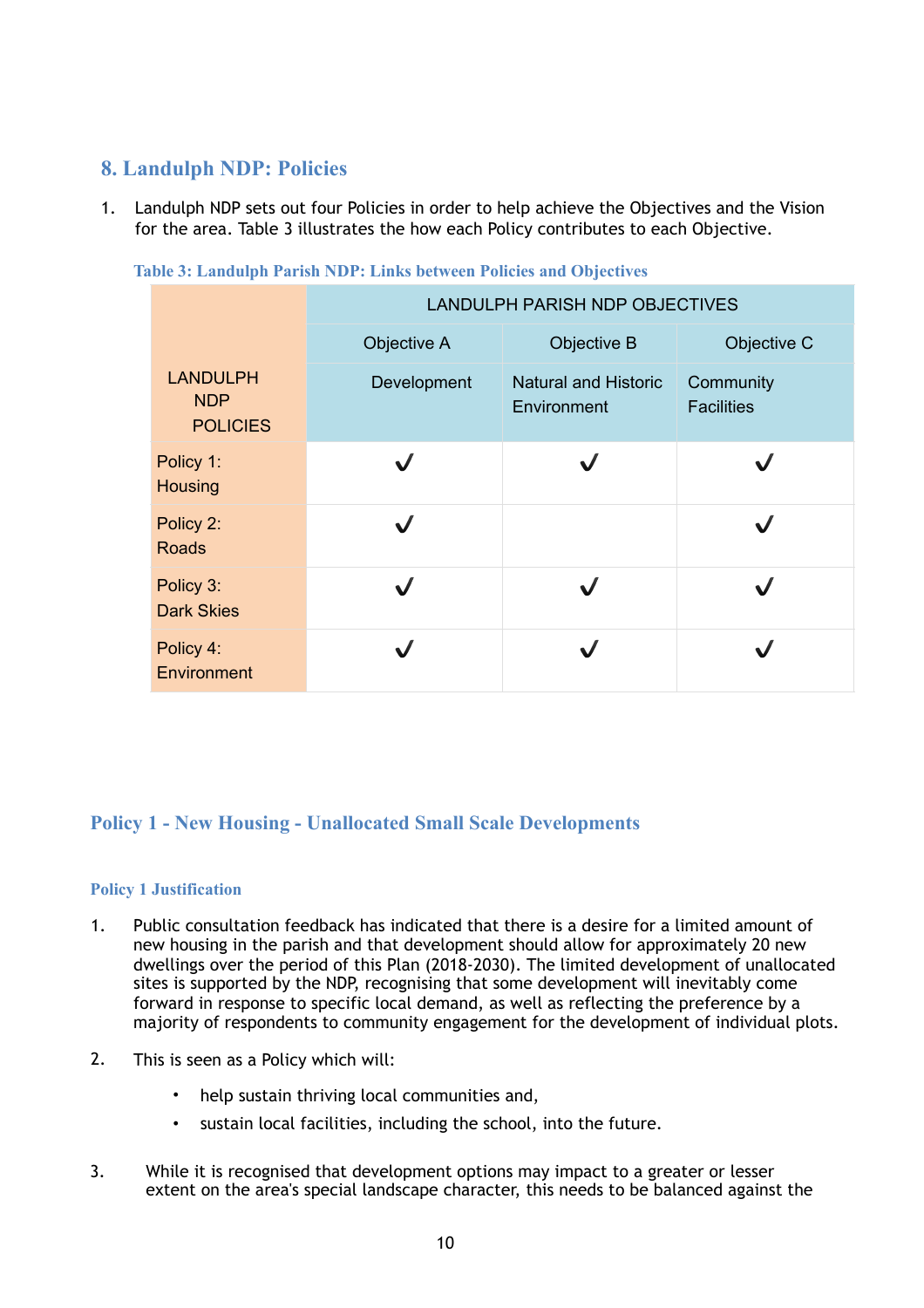potential requirement to provide for local housing needs in the most sustainable way to ensure the area remains a vibrant, living community.

- 4. In promoting a positive approach to meeting development needs, while ensuring that due consideration is given to conserving and enhancing the special qualities of the AONB and other designations, it is recognised that some small residential developments may be required, for example in response to particular housing needs (for example, housing for young families or bungalows for older people) also to support the retention of a heritage asset, enable the re-use of redundant or disused buildings, or because of the exceptional quality or innovative nature of the dwelling's design.
- 5. The NPPF (paragraph 14) requires plans to 'take into account specific national policies that indicate where development should be restricted'. This is highlighted in the Cornwall Local Plan Policy 23. As Landulph Parish falls within the Tamar Valley AONB the NPPF, para. 115-116 goes on to require that:- Great weight should be given to conserving the area's landscape and scenic beauty, as well as its wildlife and cultural heritage. The adopted AONB management plan emphasises the need for good design as the way to maintain or enhance the special features of the area, and these objectives are followed through by Policy 1 of this NDP.
- 6. The NPPF also requires that design issues are addressed by the planning system (para. 61) states that: 'Although visual appearance and the architecture of individual buildings are very important factors, securing high quality and inclusive design goes beyond aesthetic considerations. Therefore, planning policies and decisions should also address the connections between people and places and the integration of new development into the natural, built and historic environment, as provided for in Cornwall Local Plan Policy 12.
- 7. This requirement for high quality design has frequently been expressed as a high priority by local residents and their requirement to meet local needs by integrating new housing into the local community while maintaining the area's special character and environment has been carried through into Policy 1 of the Neighbourhood Plan.
- 8. The limited development of unallocated sites is supported by the NDP, recognising that some development will inevitably come forward in response to specific local demand.It also reflects the preference by a majority of respondents during the consultations for the development of single plots and small developments, which may include infill and individual self-build.
- 9. Policy 1 reflects the above views and reinforces provisions set out under Cornwall Local Plan Polices 1 (Presumption in favour of sustainable development), 7 ((Housing in the Countryside), 12 (Design), 13 (Development standards), 21 (Best use of land and existing buildings) and 23 (Natural environment).

#### **Policy 1 Intention**

5. The intention of NDP Policy 1 is to encourage new housing in harmony with the scale of the Parish by reinforcing and strengthening the provisions of the Cornwall Local Plan regarding design and character of the local landscape and built environment and to make it easier to decide whether planning applications comply with local priorities.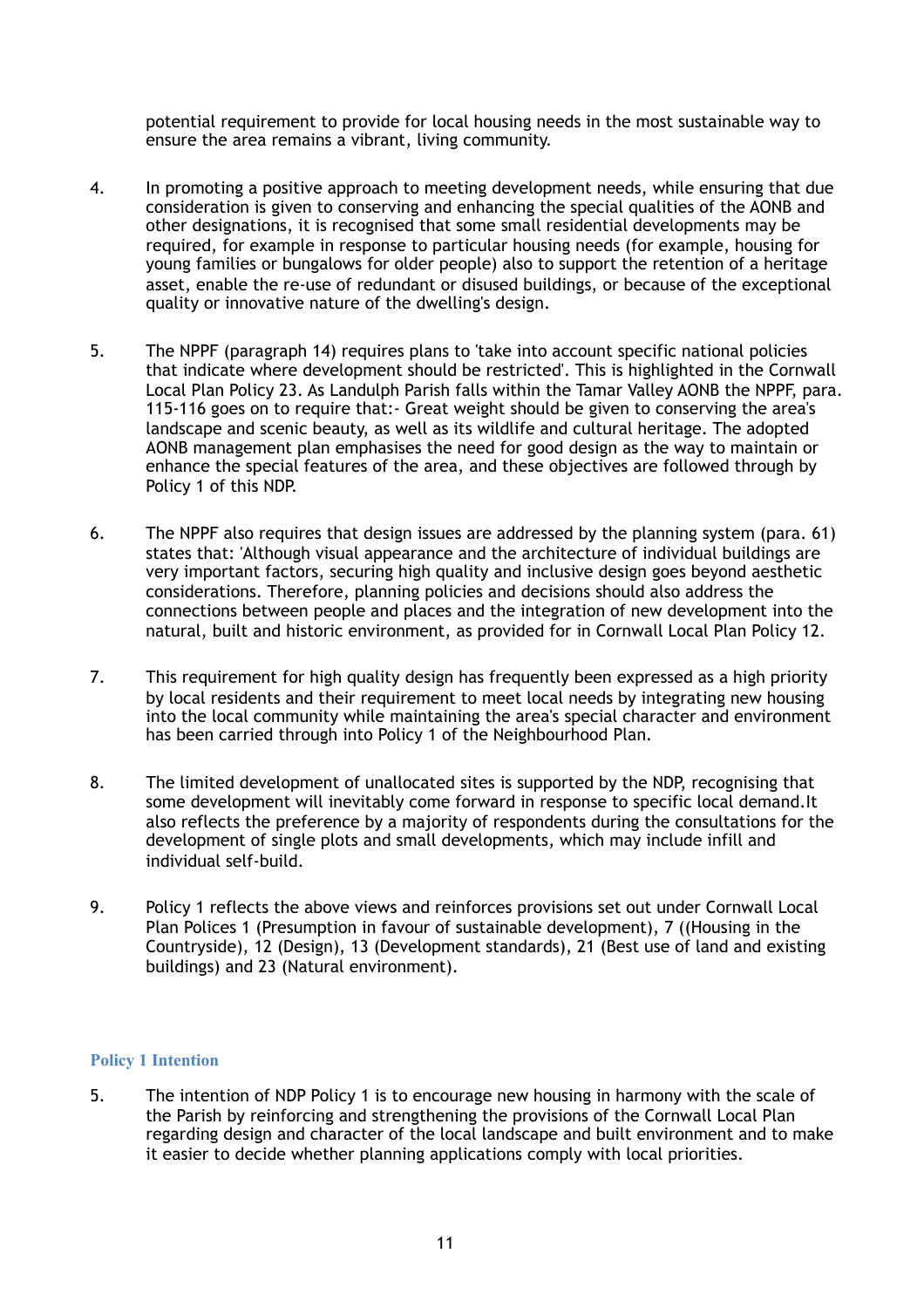# **Landulph NDP Policy 1: New Housing - Unallocated Small Scale Developments**

i. Proposals for minor housing development and redevelopment (defined as 5 or fewer dwellings) that meet the criteria set out within Policy 3 of the Local Plan will be supported where:

- the total number of housing permissions, through the course of the NDP period, facilitate the delivery of approximately 20 dwellings; and where,
- proposals for all new housing developments are 'standalone' and do not adjoin sites which are/have been either;
- subject to the determination of a current planning application;
- subject to an extant planning approval; or,
- developed within the NDP period
- The development preserves open views, protects the residential amenity of neighbours, will not result in the loss of trees, hedges or other natural features that form part of the character of the parish, and that biodiversity is maintained or enhanced, in acknowledgement of the Tamar Valley AONB Management Plan.
- Building styles, design, materials and roof scape are in keeping with the individual character and reflect the local distinctiveness of Landulph parish, making a contribution to the rural nature of the Tamar AONB. Development should also preserve, enhance and promote the existing good character found in the immediate vicinity of its location, so as to avoid an excessive variety of building form.

vi. Affordable or low cost housing is especially welcome in order to sustain an evolving community.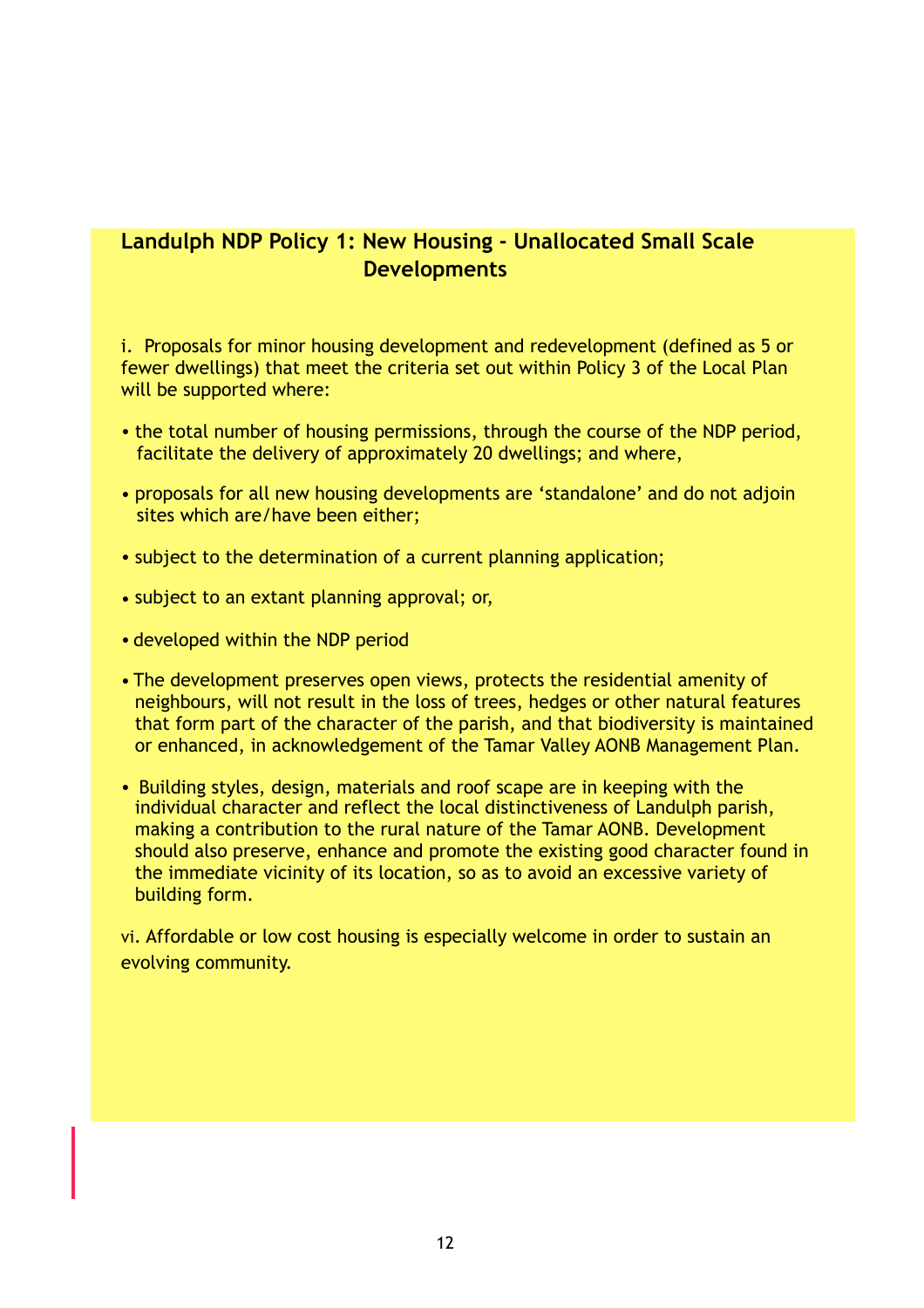If this approach is adopted, your supporting text will need amending to clearly relate to and reflect this wording (i.e. focus on why the 20 dwellings is deemed appropriate and the reasons for criteria ii.). The supporting text can also make reference to aspects such as design, the AONB etc. but set these aspects in the context that your policies don't need to repeat the provision set out in these higher level policies.

## **2. Policy 2 - Roads and Parking**

#### **Policy 2 Justification**

- 1. Landulph Parish has seen development over the years without any significant improvement to the local highway infrastructure. This can lead to unreliable journey times and friction that affects residents and more particularly businesses requiring delivery by larger vehicles. This reduces the quality of life for residents and restricts economic development.
- 2. Public Consultations have revealed concerns by residents about the amount of traffic using the narrow access roads to the Parish and the delays sometimes caused. In addition some parts of the Parish experience issues with parking.
- 3. Policy 2 reflects the above views and reinforces provisions set out under Cornwall Local Plan Polices 1 (Presumption in favour of sustainable development), 12 (Design), 13 (Development standards), 21 (Best use of land and existing buildings) and 23 (Natural environment).

#### **Policy 2 Intention**

- 4. The intention of NDP Policy 2 is to ensure that additional traffic brought about by new housing and business development can be accommodated within the existing road network, which predominantly lacks access to public transport.
- 5. This Plan seeks to maintain quality of life for residents by ensuring all new developments have adequate off-road parking with the aim of reducing on-road parking.

## **Landulph NDP Policy 2: Roads and Parking**

i. Development, including affordable housing and business use, will be supported where off-road parking is provided which must be commensurate with the size of the development.

ii. Proposals that enable opportunities for walking, cycling and the use of public transport will be encouraged, in view of the poor road access in most parts of the Parish.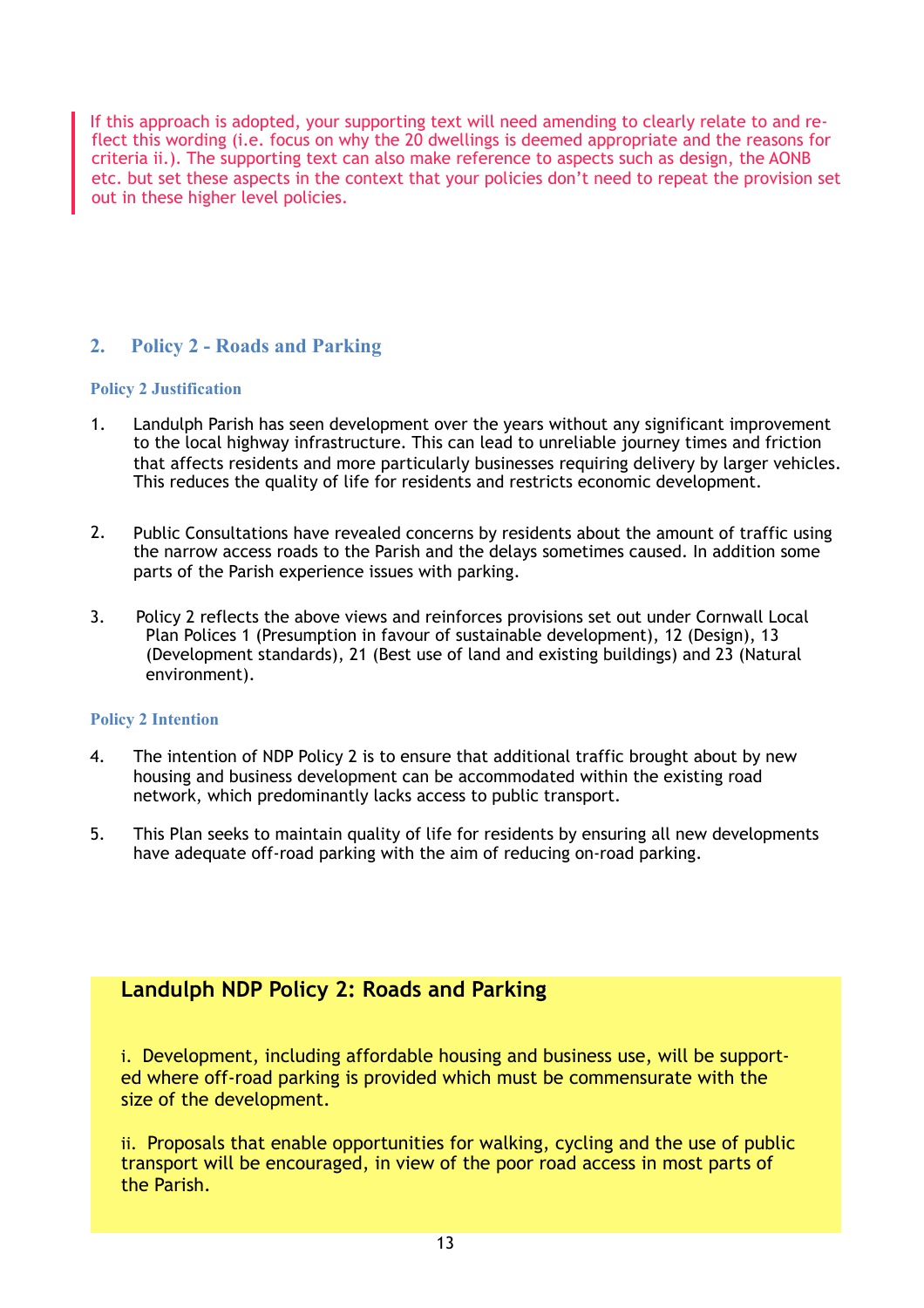## **3. Policy 3 - Street Lighting**

#### **Policy 3 Justification**

1. Community engagement has shown that protecting dark skies is regarded as important in an area where there is little street lighting. This policy adds detail to Local Plan Policy 23 NDP in strengthening the provisions of the Cornwall Local Plan with respect to "dark skies and tranquility in relatively undisturbed areas".

#### **Policy 3 Intention**

2. To preserve the tranquillity and dark skies quality of the landscape for current and future generations.

# **Landulph NDP Policy 3: Street Lighting**

Proposals for development will be supported where it is demonstrated that if external lighting is required it protects the night sky in terms of:

- i. Number, design specification and position of lamps.
- ii. Full shielding (at the horizontal and above) of any fixture exceeding 500 initial lumens and evidence of limited impact of unshielded lighting through use of adaptive controls, and
- iii. Correlated colour temperature limit of 12 3000 Kelvins or less.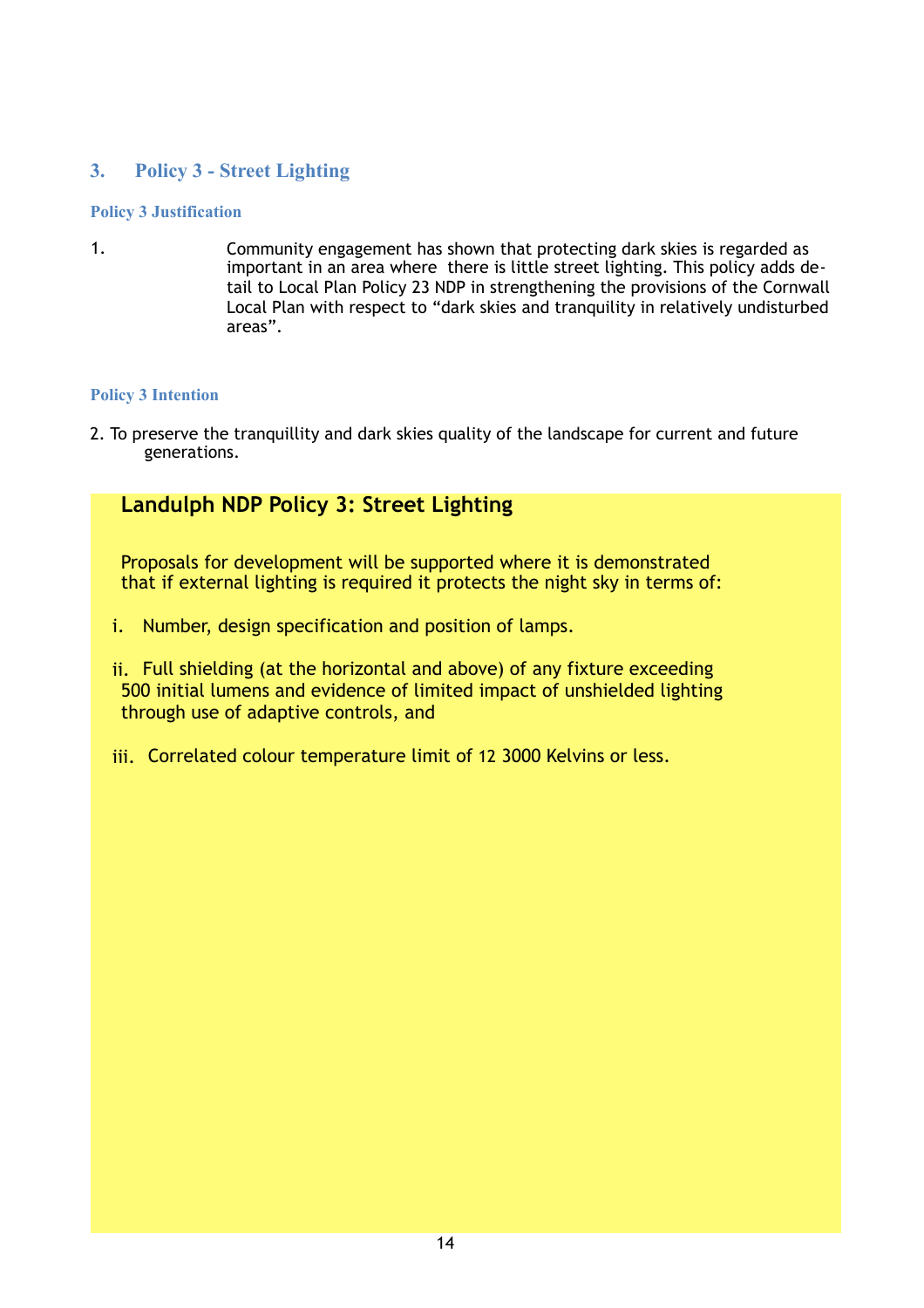## **4. Policy 4 - Landulph and Cargreen Waterfront, Quays and Public Spaces**

#### **Policy 4 Justification**

- 3. This Neighbourhood Plan recognises the special blend of rich heritage and scenic qualities that makes Landulph Parish such a special area. The community has expressed throughout the consultation process, how much they value and appreciate these special qualities and the need to preserve and protect them. The local need for further development must be balanced accordingly.
- 4. The following Waterfront, Quays and Public Spaces Policy seeks to protect and enhance the area's facilities, as well as foster a strong community spirit. An important message from the various consultations undertaken was that the vast majority of residents identified the sense of community and the facilities of the parish as being important to their lives.
- 5. Consultation with the community has made it clear there is a strong desire to protect the assets of the waterfront and village of Cargreen. The waterfront and the surrounding area is a very popular and well used amenity in the village. Local people take great enjoyment in walking along the River Tamar, observing the wildlife in the area; boating, dog walking, jogging are just a few of the activities. It is a greatly prized amenity and locals are protective over the space, see Figure 1 and Appendix G5. The quay has been pivotal in the historic development of the parish, and particularly Cargreen village.
- 6. The areas and features that the Landulph Parish NDP seeks to afford protection to are those that have been recognised as being special through some form of designation, as shown in the maps in Appendix G. They also include those areas that do not have a statutory designation but have been recognised by Cornwall Council as being of local importance and given a local designation - see Appendix *xx*
- 7. In particular, a major concern of residents (expressed in the consultations informing the NDP) was a desire to protect the Cargreen quayside from inappropriate development. Since 2003, there have been seven applications to develop the quayside at Cargreen, two of these were pre-planning, five were development applications. Six of these were rejected by the Planning Authorities, one approved with conditions i.e. only if a new acceptable development plan was approved. Over the seven applications, the Council received 436 public comments. 369 of these were opposed to the application in question with 38 (mostly from non-residents)in favour.
- 8. An application in 2012 (PA12/02859) went to appeal;120 Landulph residents endorsed a submission to the Planning Inspector to reject the appeal on the grounds that it conflicted with several key policies within the Caradon Local Plan (adopted in 2007), the Landulph Parish Plan (2010) and the principles that underpin the then recently published National Planning Policy Framework (NPPF). The Inspector's decision to reject the appeal was based on the negative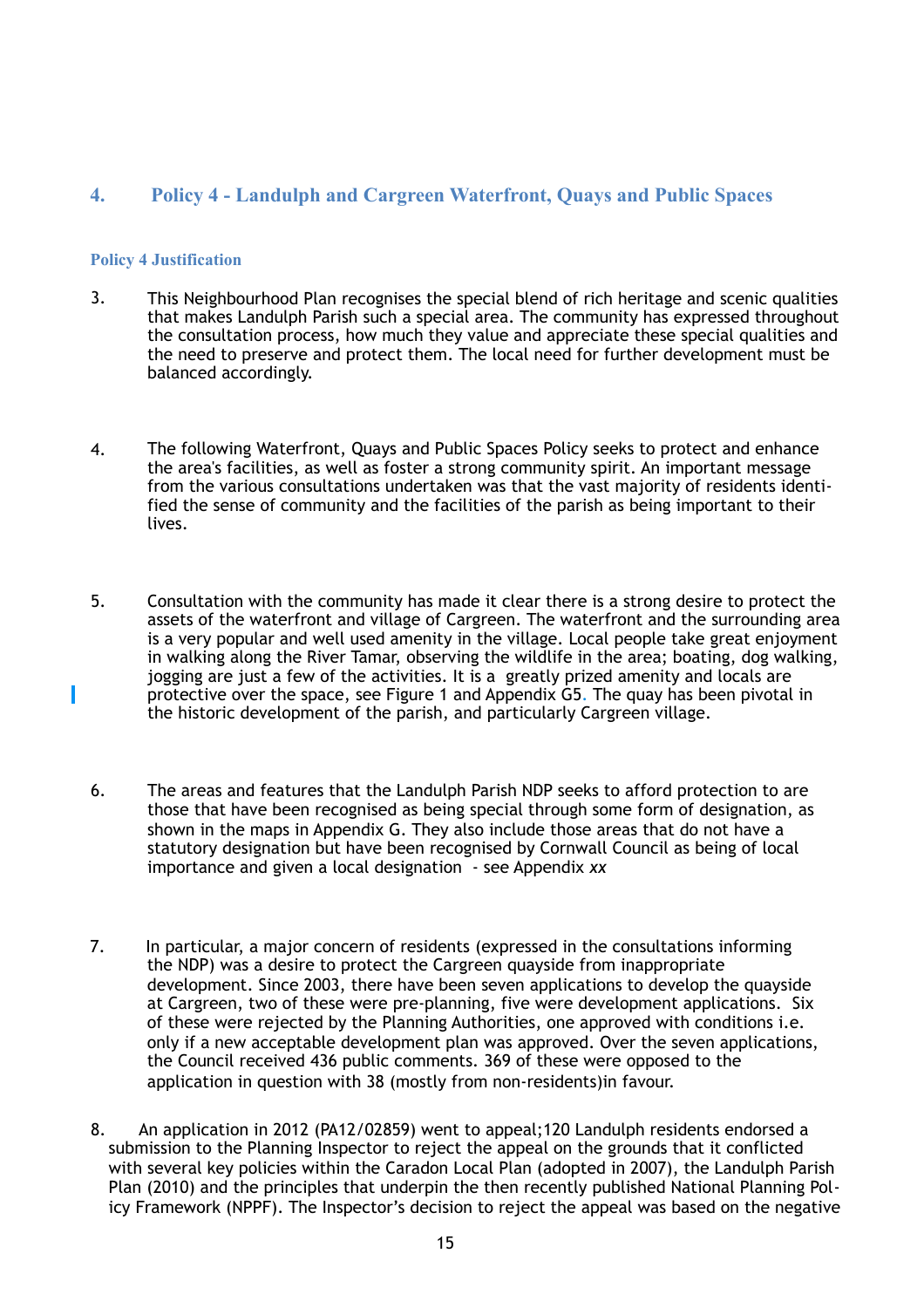impact of such quayside development on the historic pub (now an Asset of Community Value), on the AONB and on the Conservation area. In particular, he ruled against a development that would: "dominate the quayside and the small village of Cargreen"; be "out of scale with the domestic and tightly knit character and appearance of the Conservation Area"; "detract from the views from the surrounding AONB" or "screen the views of the historic core and verdant backdrop of the village". His ruling was in line with residents' responses to these previous planning applications.

- 2. NDP Policy 4 reflects these views and reinforces provisions set out under Cornwall Local Plan Policies 2 (Respecting and enhancing the quality of place), 12 (Design), 13 (Development standards), 16 (Health and Well-being), 23 (Natural environment) and 24 (Historic environment) which highlights the importance of Conservation Areas.
- 3. This policy supports the Tamar Valley AONB Management Plan requiring that 'great weight should be given to conserving the area's landscape and scenic beauty, as well as its wildlife and cultural heritage'.

#### **Policy 4 Intention**

- 8. To retain the much loved local scenery and, in keeping with responses from community engagement, this includes the waterfront and quay in the village of Cargeen which has a wealth of history attached to it and provides the visual context for the siting of Cargreen on the River Tamar.
- 9. Landulph's unique environment and heritage is already afforded a considerable degree of protection by Cornwall Council's Local Plan, as well as the designations for the Tamar Valley Area of Outstanding Natural Beauty, Conservation Areas and Sites of Special Scientific Interest. It is very important that great weight is given to conserving and enhancing the features, character and heritage encompassed by these designations. However, in order to effectively cherish the area's special qualities it is also important to safeguard the social and economic wellbeing of local residents so as to maintain a vibrant, living countryside. To this end any development proposal must have regard to the following policy.

# **Landulph NDP Policy 4: Waterfront, Quays, Beaches, Slipways, Pathways and Public Spaces**

Development will be supported provided that:

i. it does not encroach upon nor inhibit existing public access to, or enjoyment of, the River Tamar, its beaches, quays, slipways and pathways, having regard to the guidance and policies set out in the AONB, other relevant guidance and the historic features of Cargreen.

ii. new development is located so as to conserve and enhance specific landscapes of the Tamar Valley AONB,biodiversity corridors, areas of tranquillity and historic features that contribute to the local character and quality of the area of the Tamar Valley AONB.